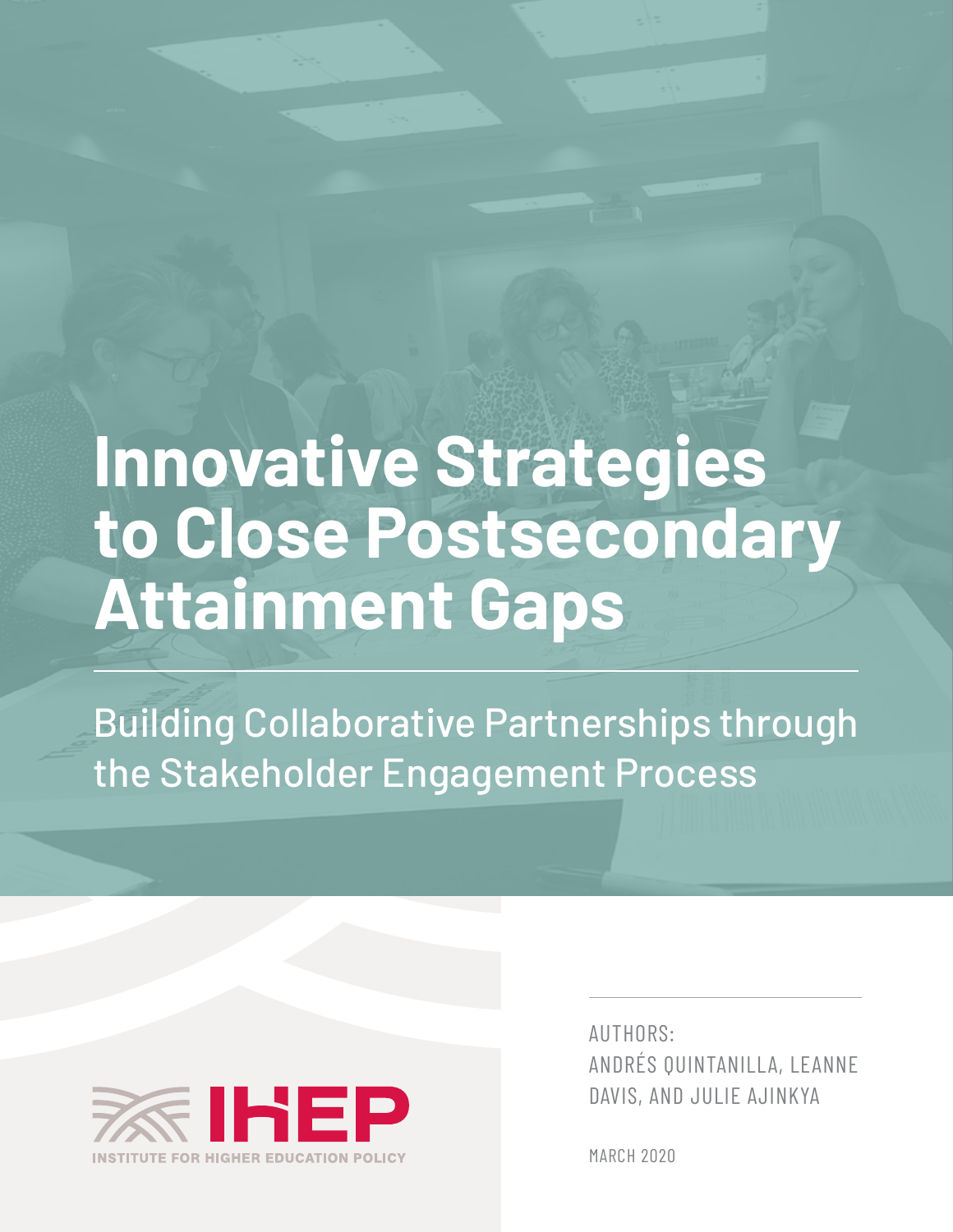# In today's dynamic economy, employers need a skilled, educated workforce to fill jobs.

**In 2020, it is estimated that 65 percent of jobs require some postsecondary education.1 However, employers are currently faced with an insufficient number of adults with the necessary postsecondary preparation to fill those positions successfully, given that fewer than half of Americans ages 25-64 hold a credential beyond high school.2 This disparity is more alarming when disaggregated by race and ethnicity as educational attainment remains unequal across racial and ethnic groups.3 This challenge exists in many communities across the United States.**

An increasing number of those communities, however, are creating effective public/private coalitions to tackle the challenge of an underprepared workforce. Coalitions that successfully bring together diverse community stakeholders, businesses, and educators—all with their own individual missions and interests—in pursuit of the common goal to improve postsecondary attainment, are a true exercise in civic engagement and collaboration. When diverse stakeholders work together to create intentional education-to-career pathways for all students in the community, their efforts can yield transformative outcomes for the community-at-large by cultivating a genuine talent pool for regional prosperity.

This guidebook takes a deep dive into one such community—the southeast Indiana region—to examine efforts by the Community Education Coalition (CEC) to connect regional leaders across sectors through a framework known as the **Stakeholder Engagement Process**. By intentionally engaging a diverse set of community stakeholders, CEC ensures that the collaboration pursues strategies and interventions that lead to educational and economic growth for all populations, including those who have been historically underserved. Following the interview portion of the guidebook, we provide a **Stakeholder Equity Assessment Tool** [on page 12] to enable other communities interested in forming similarly effective collaborations to apply an equity lens when identifying and engaging diverse community partners to collectively implement strategies to increase attainment in their region.

<sup>1</sup> Carnevale, A.P., Smith, N., & Strohl, J. *Recovery: Job growth and education requirements through 2020*. Georgetown University Center on Education and the Workforce, 2013.

<sup>2</sup> Author's calculation using data from U.S. Census Bureau, 2013-2017 American Community Survey 5-Year Estimates, Table S1501.

<sup>3</sup> Ibid.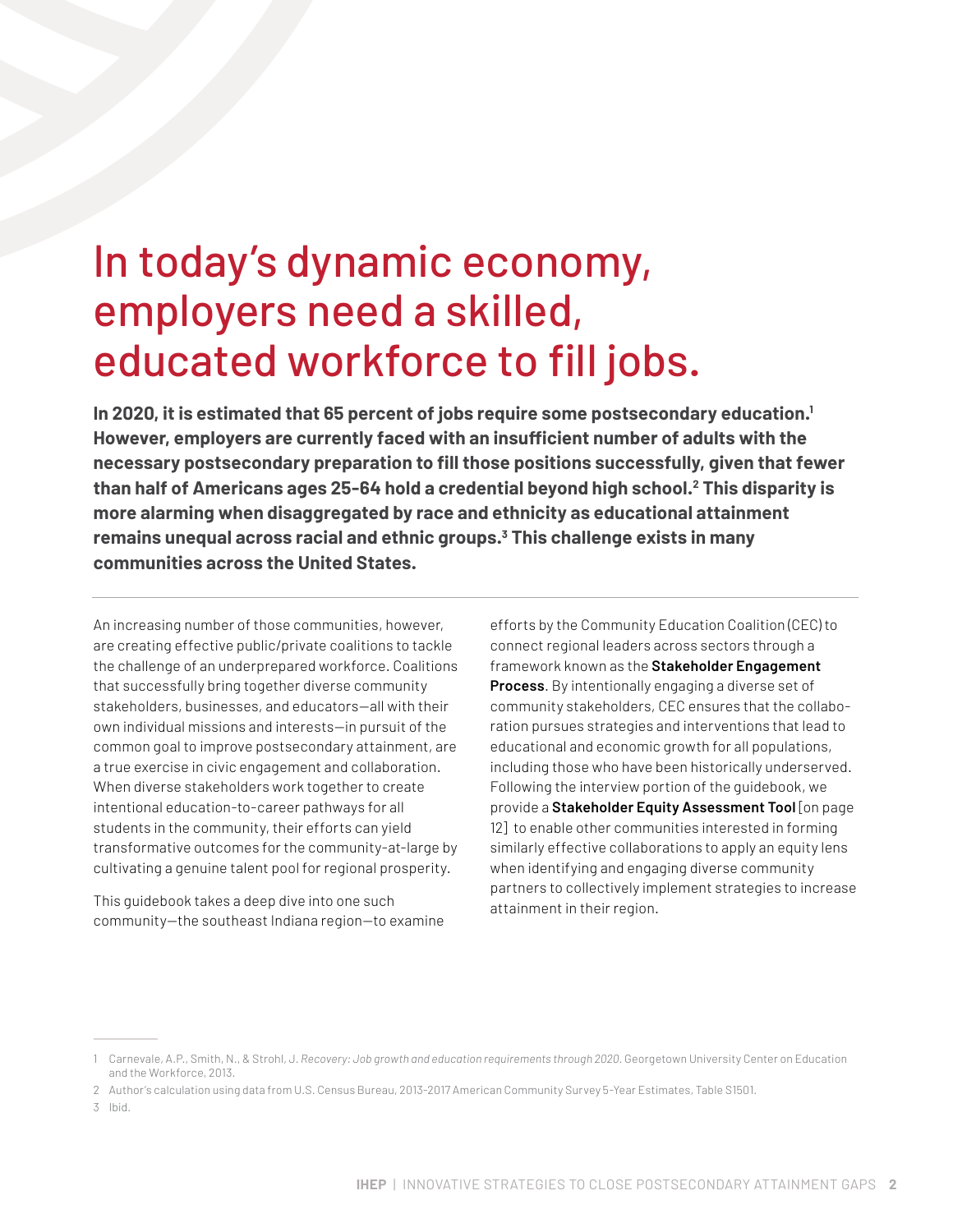# **SOUTHEAST INDIANA**

- **• John Burnett** President & CEO, Community Education Coalition (CEC)
- **• Jack Hess** Executive Director, CivicLab
- **• Kathy Huffman** EcO Attainment Network Manager, EcO Network
- **• Luz Elena Michel** Latino Program & Outreach Manager, CEC

In 2010, several of the counties in southeast Indiana grappled with low high school and postsecondary attainment rates, particularly among Latinx and low-income adults. At the time, only 27 percent of local adults ages 25-64 had earned at least an associate degree,<sup>4</sup> compared to nearly 42 percent of the national population,<sup>5</sup> and local unemployment was over 10 percent.<sup>6</sup> Over the last decade, however, southeast Indiana has moved the needle significantly on educational attainment, Latinx enrollment within the adult educational system, and unemployment. Thirty-three percent of adults now have an associate degree, and Latinx enrollment in adult education programs increased by 22 percent between 2016 and 2017. Between 2007 and 2018, the equity gap in high school graduation between Latinx students and all students also dropped from 16.6 to 3.5 percent.7 Similarly, Latinx students are enrolling in college at a higher rate. In 2011, only 39 percent of Latinx students enrolled in college 12 months after graduation, and that percentage increased to 69 percent in 2016.<sup>8</sup> Finally, regional unemployment fell to 2.5 percent in 2019, with 93 percent of credential earners employed in the discipline in which they received training.9

How has southeast Indiana made such significant gains? Researchers from the Institute for Higher Education Policy (IHEP) spoke with leaders from the Talent Hub effort in southeast Indiana to learn precisely how they engaged diverse stakeholders to further the common goal of increasing their community attainment rates and what this improved engagement led to, in terms of practical strategies and interventions that led to better outcomes. To engage stakeholders in addressing

complex social problems, partners use a unique framework called the **Stakeholder Engagement Process** to first cultivate relationships among the people who shape those systems. Using such a process allows for the genuine co-creation of concrete strategies that move the needle on key metrics and outcomes while simultaneously building the region's sustainable, collective capacity to address other problems that may arise.

### **LATINX**

T

I. I. I.

I

T

Т

f, T. Language is important, particularly when we discuss identity. In promoting equity, IHEP engages with and reports on a wide variety of historically underrepresented and underserved communities. In all of our work, particularly as it relates to these communities, we endeavor to be inclusive, accurate, and respectful. As researchers, we also aim, where possible and appropriate, to use language that is consistent across data sets and in research conversations.

п T

Ī.

T

T.

Ľ

T

Ĩ.

I.

Throughout this guidebook, we use the term "Latinx" as a gender-inclusive term in reference to people with Latin American and/or Hispanic cultural or racial identities, including Latinos and Latinas but also individuals with non-binary or gender-expansive identities. This term also encompasses the federal definition of "Hispanic" in U.S census data and we use the term "Hispanic" interchangeably when discussing federal data and/or source materials that use this terminology.

<sup>4</sup> Author's calculation using data from U.S. Census Bureau, American Community Survey 5-Year Estimates, Table S1501.

<sup>5</sup> Author's calculation using data from U.S. Census Bureau, Educational Attainment in the United States: 2010, Table1.

<sup>6</sup> EcONetwork's Analysis of Indiana Department of Workforce Development Data. 2019.

<sup>7</sup> Community Education Coalition Latino Education Group's Analysis of Indiana Department of Education Data. 2019.

<sup>8</sup> Ibid.

<sup>9</sup> EcONetwork's Analysis of Indiana Department of Workforce Development Data. 2019.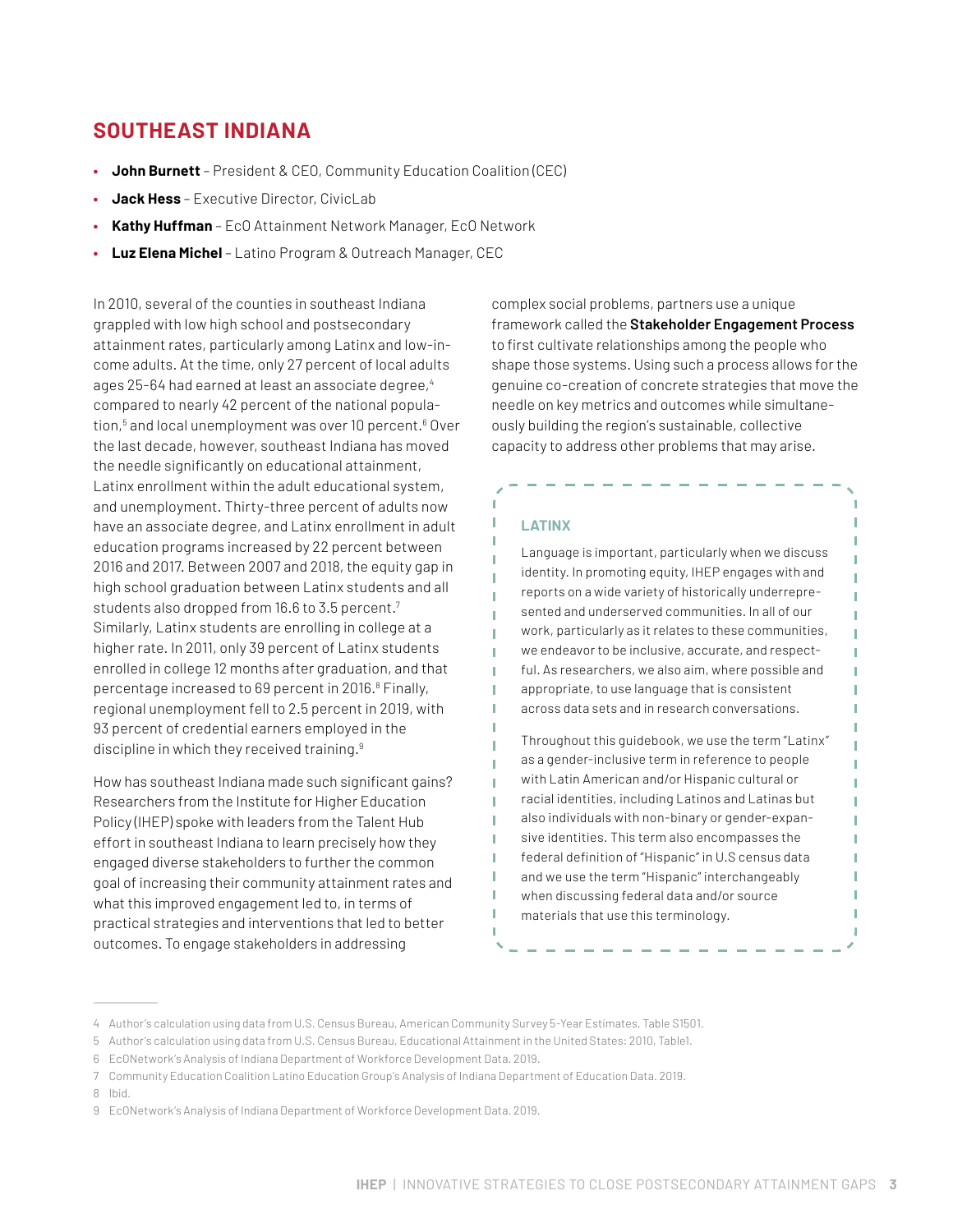This process provides a common language and a common approach for dissolving complex social problems; it is a way of thinking and working together to identify the root causes of inequities and consequently redesign social systems to eliminate barriers. Community partners in southeast Indiana are united by a shared belief that all parties are willingly coming together to be part of something larger than themselves. This governance model relies on an ethic of *stewardship*—a willingness to be held accountable for the well-being of the larger system by operating in the spirit of service, rather than control.

The Stakeholder Engagement Process is primarily led by three main partnerships in the region: the **Community Education Coalition (CEC)**; the **Economic Opportunities through Education (EcO) Network**; and **CivicLab [see Figure 1]**. **The CEC** was born of the ideas of one of the region's most revered residents: J. Irwin Miller. Miller believed that companies should be responsible to their shareholders and communities and that the power of community collaboration can solve social problems spanning the public, private, and social sectors. Today, the CEC represents a partnership of education, business, and community leaders focused on aligning and integrating the southeast Indiana region's community learning system with economic growth and an improved quality of life for its residents.



*Kathy Huffman, from the EcO Attainment Network, leads a regional team through a strategy creation session. Joining here are representatives from two Ivy Tech Community College campuses and a representative from the region's Adult Education provider. Credit: CivicLabs*

The **EcO Network** is CEC's largest and most comprehensive initiative, consisting of education, business, and community leaders working in partnership to address education and economic challenges. The EcO Network focuses on increasing educational attainment by creating a regional system of life-long learning linked to the most well-paying industries in southeast Indiana: advanced manufacturing and healthcare.

### *Figure 1: Southeastern Indiana's Partners Anchoring the Community Collaboration*



community collaboration work on the ground, documents the practices, then shares the practices broadly.

community leaders coordinating the region's learning system with economic growth and quality of life.

**CivicLab**, also an initiative of CEC, is a non-profit institute dedicated to advancing the practice of civic collaboration. CivicLab creates tools and frameworks that form the foundation for practicing effective community collaboration.

The following sections provide an in-depth look at the goals, implementation, and impact of this collaborative community partnership and offer insights for those interested in building a similar effort in their region. To jump-start the process, IHEP's **Stakeholder Equity Assessment Tool** enables users to apply an equity lens when identifying target stakeholders to include in such a partnership.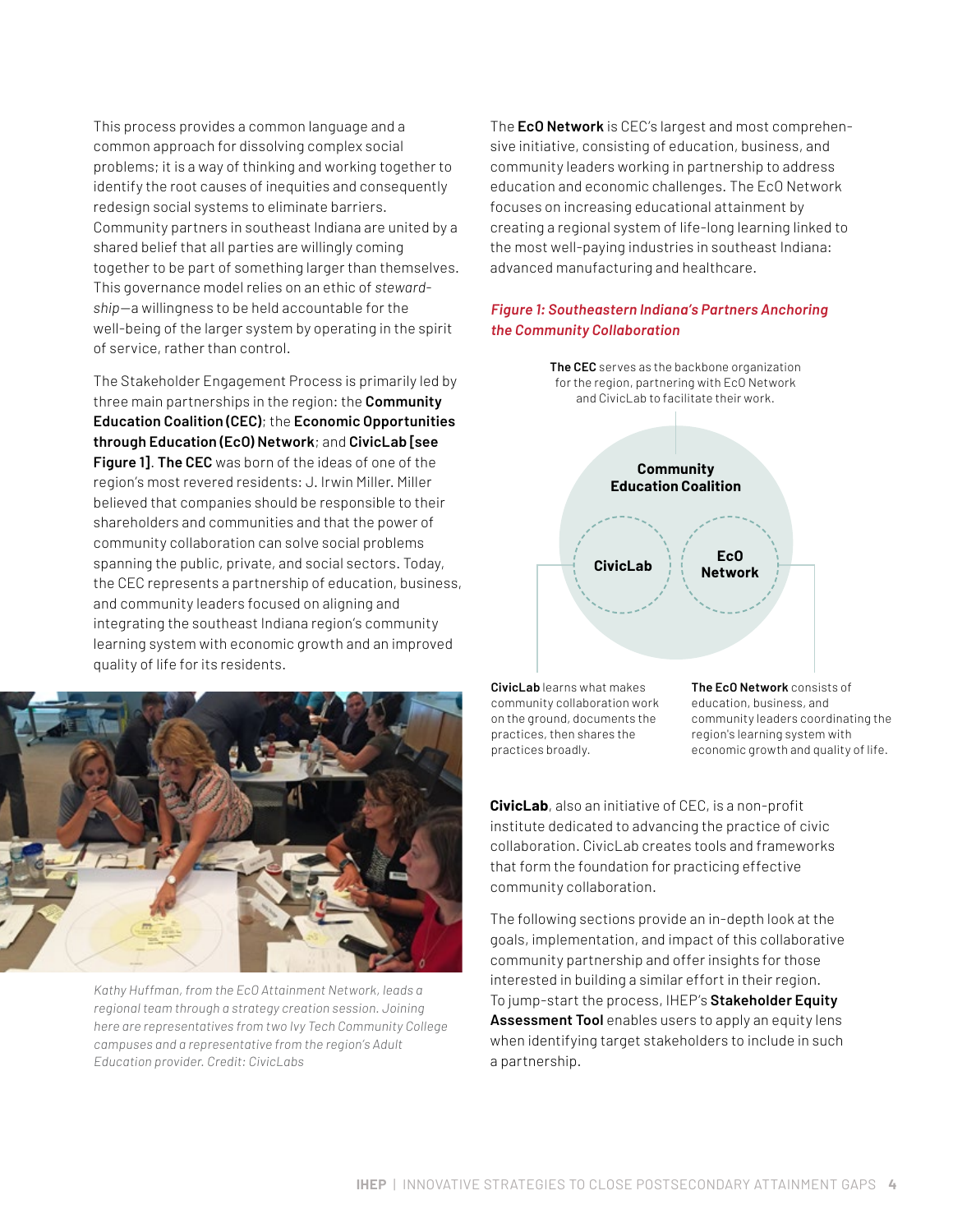# Goals

# **IHEP: How does the Stakeholder Engagement Process work?**

**CivicLab –** The process begins with identifying a key community issue, then proceeding through the steps to identify stakeholders (the "who"), understand the problem (the "why"), co-create a solution (the "what"), and redesign a way to move forward (the "how"). We use a graphic to illustrate how we think about these steps and the guiding questions we recommend asking along the way [see Figure 2].

# **IHEP: How do you think the Stakeholder Engagement Process helps communities address complex social problems?**

**CivicLab –** The Process is a way of thinking and working that creates a paradigm shift in how communities address complex social problems. We think of it as a kind of "community operating system," a common language and disciplined approach to transforming social systems by cultivating relationships among the people who shape those systems. It's a true participatory democracy.

### *Figure 2: The Stakeholder Engagement Process*



### **GUIDING QUESTIONS**

**Who:** Whose relationships most shape the challenge or system that interests us? Keep in mind the system is the way we work together.

**Why:** Why is the current context creating the outcomes that we are experiencing? How are we ourselves contributing to the current reality? Try to make the invisible, visible. If it remains invisible, it will be unsolvable.

**What:** What can we co-create together that no one can do on their own? Remember creation and design are not problem-solving.

**How:** How will we redesign our work together? How might we rewire our relationships?

DEVELOPED BY CIVICLAB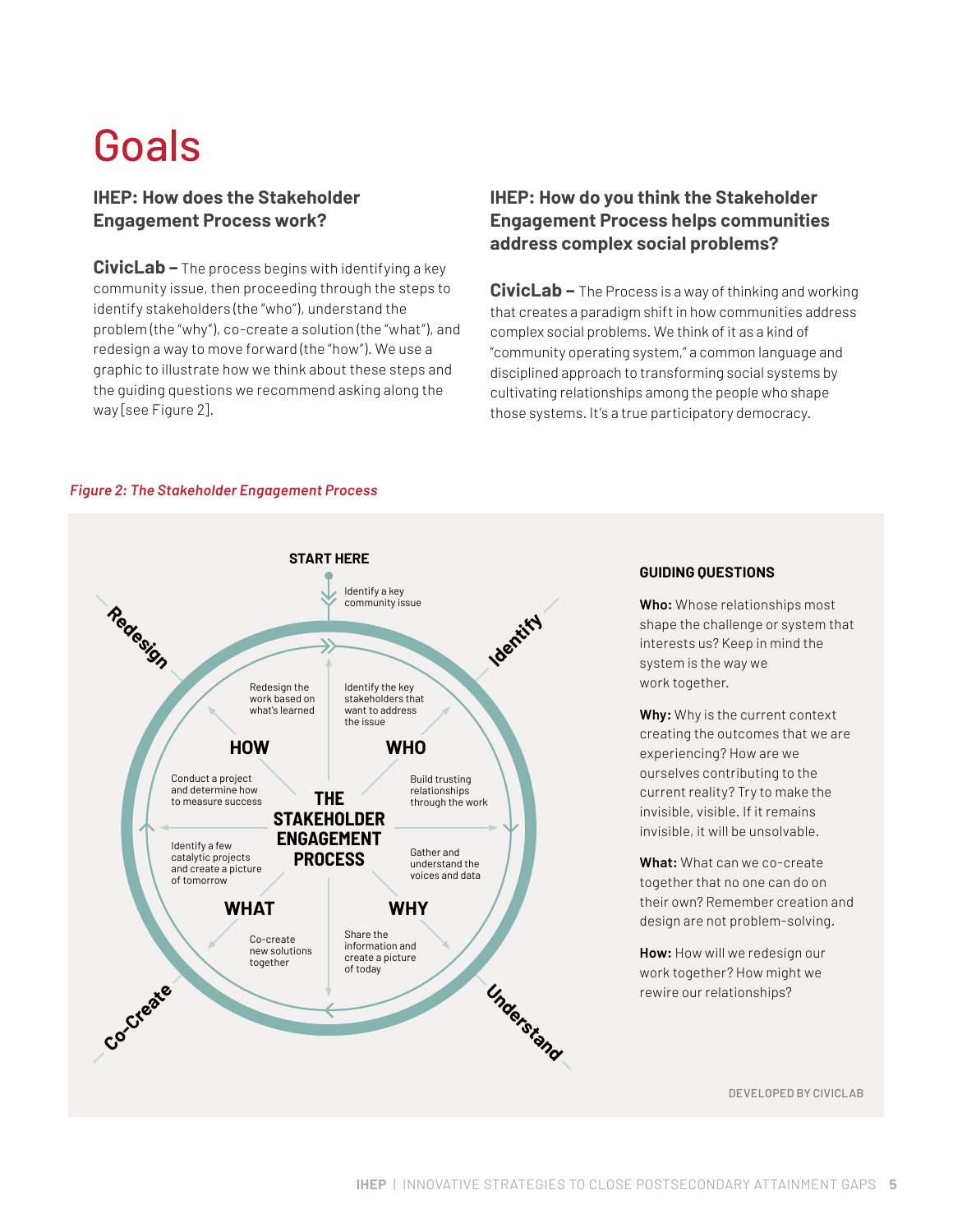

*Middle and high school Latinx students visit the Toyota plant in Columbus, seeing not only the manufacturing process, but also future career opportunities. Credit: Latino Education Group*

The process is modeled on a system-building, relationship-based approach as opposed to a problemsolving, resource-based approach. Those two things are fundamentally different. The resource-based approach is always a deficit-based approach and is almost always based on a scarcity model. When you use resources, they're forever expended, but a relationship-based approach is just the opposite. The latter is like a muscle. The more you engage the relationship and the more you use it, the stronger it becomes.

*The process is modeled on a systembuilding, relationship-based approach as opposed to a problem-solving, resource-based approach.* 

**Community Education Coalition –** An important aspect of the Stakeholder Engagement Process is recognizing the difference between to, for, and with. **To** sounds like "Something is being done **to** me." For instance, a group that has been focusing on community data says "our postsecondary education attainment rates are not high enough. Let's go find others **to** hold accountable for improving the success of the postsecondary education outcomes." This is where collaboration gets stuck. We don't subscribe to that at all.

Most of us spend too much time thinking about how we're going to do things **for** people. While that's a worthy and noble thing to do, efforts often focus on what they can do **for** students of color, **for** low-income students, **for** our society.

The questions we should be asking are: how might we work together **with** students of color, **with** low-income students, **with** our society?

The **to-for-with** distinction is critical to successful implementation of the process. We move completely away from **to**, focus on the **for** and, over time, **with**.

**EcO Network –** To provide a more concrete example, our data showed that the Latinx population in southeast Indiana was growing in four specific counties. We knew this growth was critical in not only helping to meet workforce demand in terms of providing a pool of potential workers, but also because this population had unique barriers to educational attainment. We have a huge opportunity to prepare our rapidly growing Latinx population through education and working *with* the right community partners could help devise the most appropriate and effective strategies to increase attainment rates.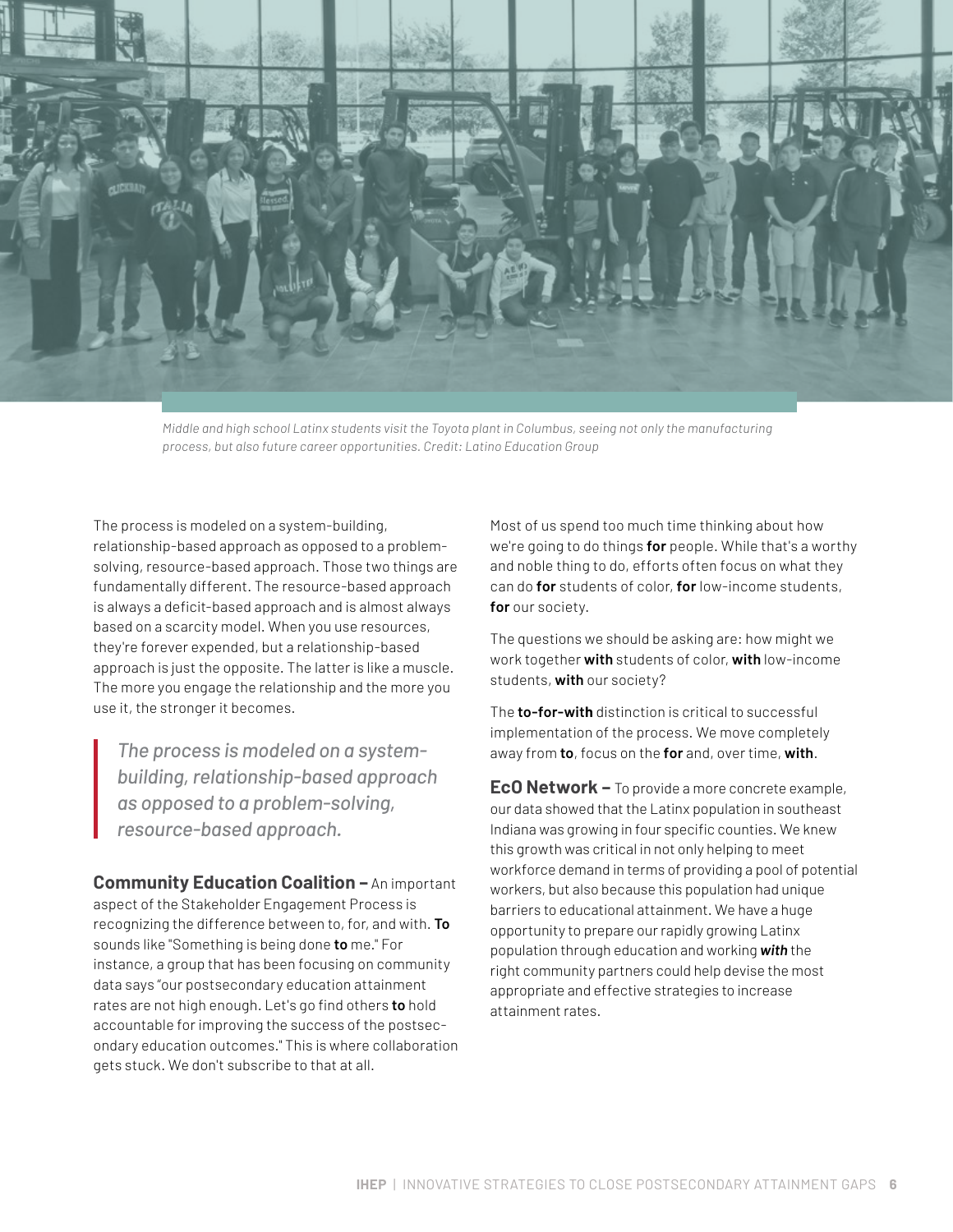# Implementation

**IHEP: Can you share an example of how you've used the Stakeholder Engagement Process in your community?**

**Community Education Coalition –** For instance, we try to answer, "How might we better serve Latinx students to connect to postsecondary opportunities while they're still in high school?" by using the Stakeholder Engagement Process. If we take that question through the four quadrants of the Stakeholder Engagement Process, we can start identifying solutions. In the first quadrant labeled **who**, we identify who we will bring together to address that question. In the second quadrant, or the **why**, we identify what we know and what we don't know about the community we are trying to impact. In the third quadrant, we ask the group of stakeholders to consider **what** are the most vital things we could do together that none of us could do alone? The fourth quadrant is **how** - how do we activate the response to that question through time, talent, treasure, and make something go?

## **IHEP: How do you decide which stakeholders should be involved?**

**EcO Network –** We often say that "we go where the energy is;" we identify the partners possessing energy around the common challenge we want to address. As time passes and the partnership progresses, the partners ebb and flow based on the challenge we've agreed we want to address.

**CivicLab –** We start with the "coalition of the willing," those folks that have already identified a problem but might be struggling with how to address the problem. At that point, after the stakeholders themselves have already identified the challenge, the Stakeholder Engagement Process begins. The strength of the process is that it creates and sustains conditions for an ongoing dialogue in a very systematic, disciplined way. Under these circumstances, the stakeholders themselves can address and solve their own problems.

## **IHEP: How do you empower stakeholders and get them to buy into the process?**

**CivicLab –** Imagine two different approaches: transactional versus relational. The transactional mindset is an attempt to sell things and create buy-in; convincing people in a transactional way that "if you do this, then you'll receive these kinds of benefits." A relational approach, on the other hand, produces social capital that can be used to approach any number of community challenges in the future. When it comes to community collaboration, the process is the product. We take the latter approach as we believe relationships are the foundation to effective community partnerships.

The stakeholders closest to the work must be empowered to solve their own problems because they are most likely able to identify the root causes correctly. The further you get from the beneficiary, the further you get from the work of stakeholders who are already committed. We've found that what's usually missing is a process or a way of working together at the stakeholder level. We just go where the energy is and support those who are trying to make positive change.

# **IHEP: What strategies work to connect with partners in a meaningful way?**

**EcO Network –** It sounds so simple, but most of the time a meaningful connection is a phone call or a visit. Our approach is one-on-one and focuses on the relationship, not something that starts from the top down. Stakeholders join us at the table long before we have any solution. We come together around a challenge and we look at the data—what does it tell us about how things are working right now? We decide together as a group how we want to make things better, describe the future we want, and then prioritize projects. By inviting the stakeholders to join us early in the process, we develop trust and, through that, we'll often get a recommendation from a current partner about who else should be involved.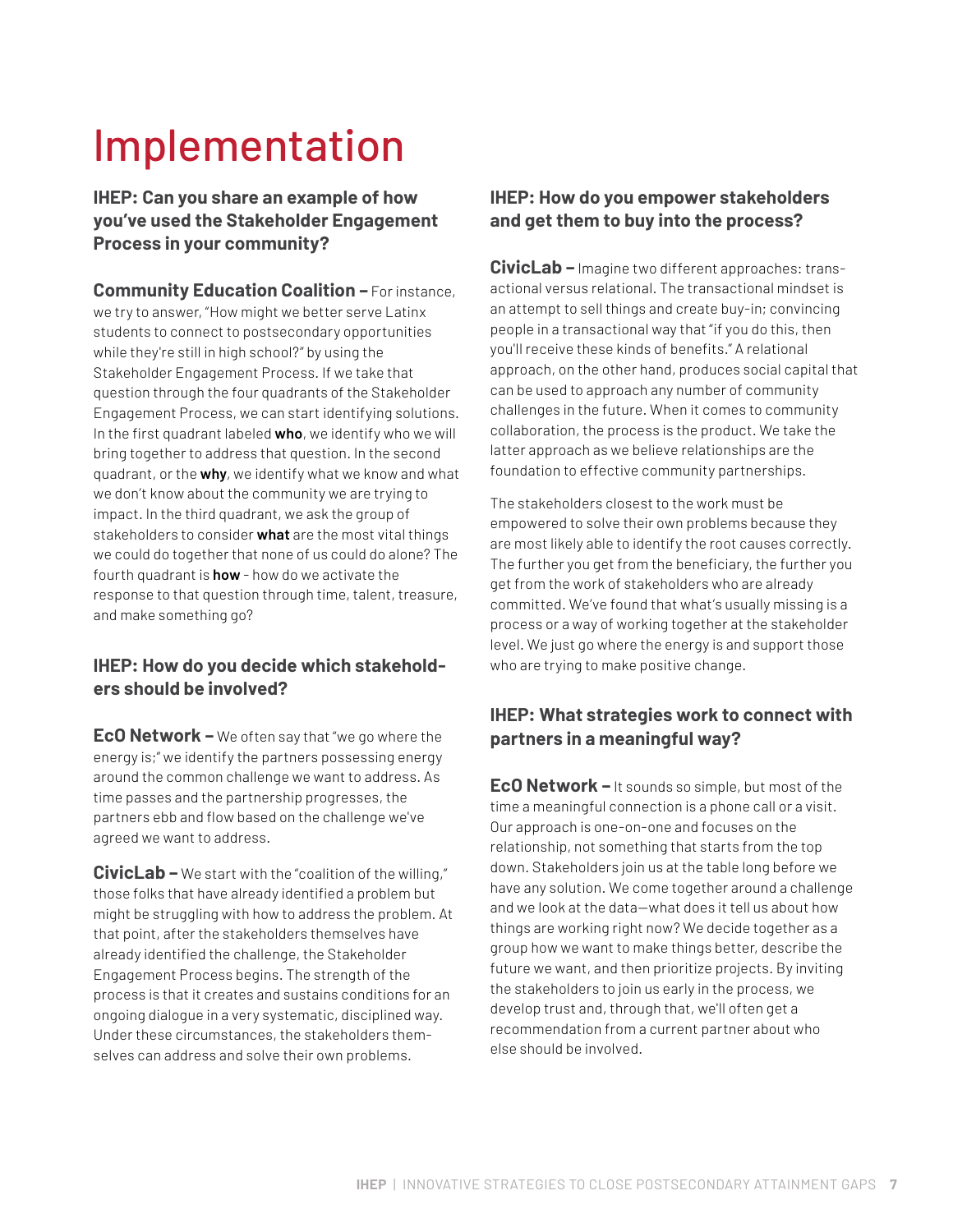# Impact

**IHEP: Why do you think the Stakeholder Engagement Process has been so successful?**

**Community Education Coalition -** This process has been part of our community for decades and we may have just been the ones who proactively documented it. Our community was extraordinarily lucky to have an influential leader, J. Irwin Miller, who exercised a stakeholder model of leadership as opposed to a shareholder model. While shareholders see a business or a community only as a profit generator, stakeholders are impacted by the day-to-day challenges facing the community. Miller believed relationships were the foundational element to create value, not just resources, and because of that, the stakeholder engagement model is different. In other words, he knew that a complex system, be it an organization or a community, is a set of relationships.

*The Stakeholder Engagement Process is very much a population-centric approach as opposed to an institutional or programmatic approach.*

**CivicLab –** We're successful because we practice "targeted universalism." Through the Stakeholder Engagement Process in southeast Indiana, we set large, universal, population-level goals. Then we pick a targeted population and use the process to build out a pathway for that group. A comparative business practice would be customer-experience or customer-journey mapping. As a team, our goal is to map out the journey for the specific population. Instead of being institution-specific or the stakeholders focusing internally, this forces the view outward on the targeted population as the primary way of designing the approach. The Stakeholder Engagement Process is very much a population-centric approach as opposed to an institutional or programmatic approach.

**IHEP: What specific strategies have been developed using the Stakeholder Engagement Process that contributed to growth in postsecondary attainment?**

**Community Education Coalition -** We focus on connecting the learning system to economic opportunity. For instance, our Latinx community needs to be educated and skilled because as data show, they are our future workers and will enter our workforce in some capacity. But this part of our community faces specific challenges and needs more support to navigate the educational system. We believed working with partners such as Su Casa and other Latinx community groups could help raise attainment rates in our region. Through this partnership we were more confident in the collaboration's efforts to create sustainable community outreach strategies that would be more successful in meeting this population's distinct needs.

For instance, as a key result of the Stakeholder Engagement Process (and to maintain resource alignment and continue to facilitate partnerships in the community), the CEC created the Latino Education and Outreach program to bring together stakeholders and sustain authentic relationships to improve educational outcomes for Latinx residents and meet our regional attainment goals. Rather than create *new* programming, this effort leverages the resources of existing organizations and brings them to scale. Examples of concrete strategies that emerged from the Stakeholder Engagement Process and improved Latinx community outcomes are outlined in Figure 3 [on page 9].

> WE'RE SUCCESSFUL BECAUSE WE PRACTICE "TARGETED UNIVERSALISM."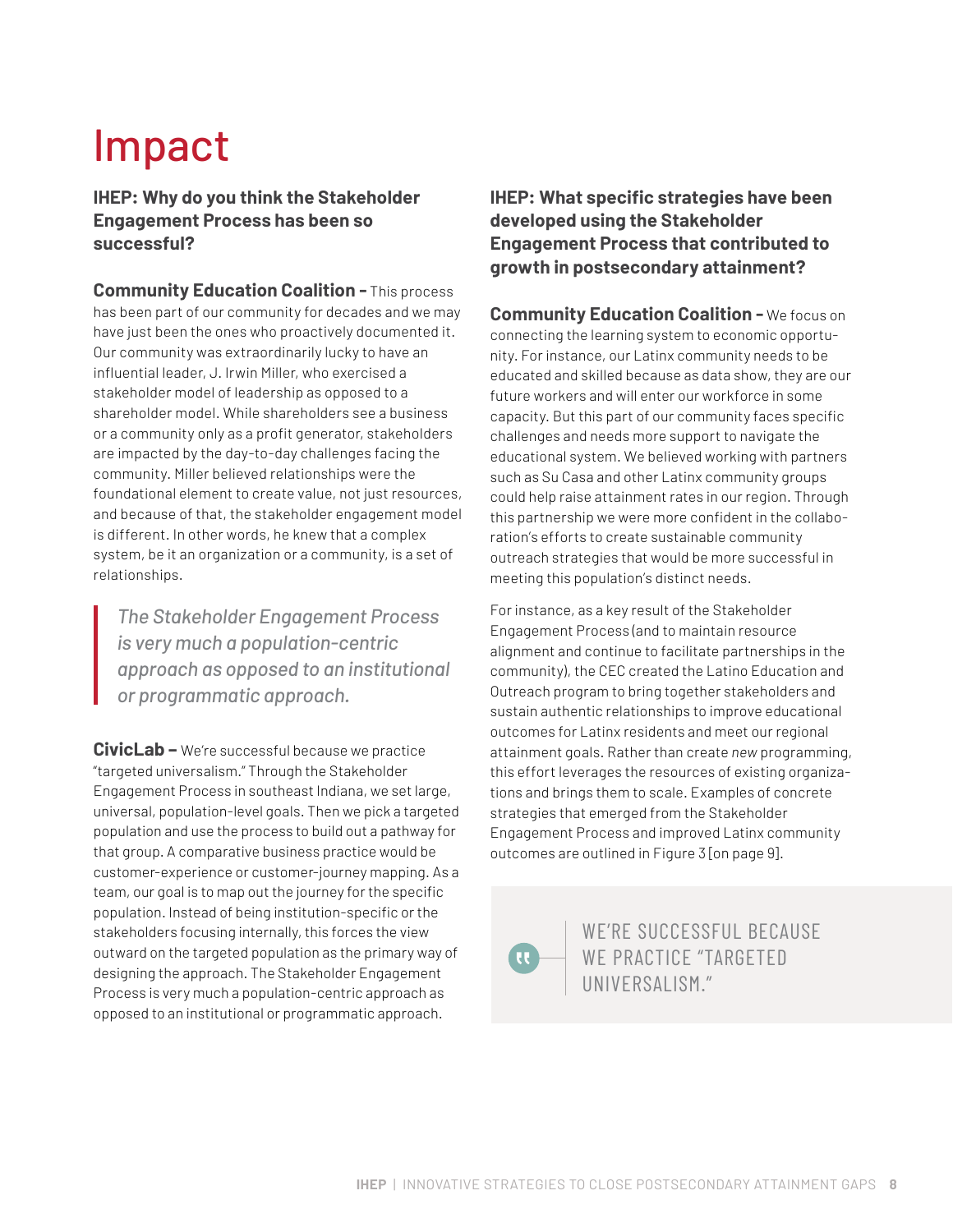### *Figure 3: Engaging Latinx Families in Southeast Indiana*

Southeast Indiana has experienced rapid growth in its Latinx population and, in turn, has seen an increased need for Latinx programming and outreach. By using the Stakeholder Engagement Process, community leaders recognized the importance of intentionally including their growing Latinx population in their larger efforts to identify and overcome barriers to postsecondary attainment. Through recognition, inclusion, and relationship-building, southeast Indiana ensures its community grows together.

We asked leaders in the region to demonstrate how they used the Stakeholder Engagement Process to better engage their Latinx community and what outcomes this process led to. The following figure demonstrates how the Stakeholder Engagement Process was employed and the conclusions reached at each step in the process.

**SU CASA COLUMBUS** serves as bridge between the Latinx community and the rest of Southeast Indiana. Su Casa is part of our guiding team on educational attainment for the region. Higher education institutions, such as Indiana University-Purdue University Columbus and Ivy Tech, now staff bilingual student success coaches. Local employers such as Cummings are involved and help provide employment readiness classes at the McDowell Education center. We maintain the strong relationships we've built with all those involved because they're committed to this work. The idea is to build on our existing solutions and relationships and continue to grow with them as our community evolves.

**WE RECOGNIZED** that each unique stakeholder could offer solutions to address our challenges in the K-12 system, college access, and access to community resources. Bringing stakeholders with different perspectives together helped us co-create solutions and scale existing solutions. We found that resources existed but community members were unaware of them or did not know how to use those resources. The majority of our Latinx families include first generation Americans from bi-lingual households. We wanted to ensure that our solutions understood the challenges that these families faced such as language barriers and navigating an unfamiliar education system. Overall, it was important that we leverage the trust that existed between community and existing stakeholders so that Latinx families could access other resources in our education and workforce sectors.

## **HOW?**

**Redesign the work based on what's learned.**

. . . . . . . . . . . . . . . . .

## **WHAT?**

**Co-create new solutions together.** 

**LATINX COMMUNITY LEADERS** and groups such as Su Casa Columbus, a local nonprofit that provides resources to the Latinx community, and Family School Partnerships, a nonprofit that provides services to parents with K-12 students, were meeting to find ways to better support the Latinx community but did not have the means necessary to enact change. These key stakeholders

### **WHO?**

**Identify the key stakeholders that want to address**  approached the CEC for support to find solutions to challenges they knew existed in their community.

## **WHY?**

**the issue.**

**Gather and understand the voices and data.** 

. . . . . . . . . . . . . . . . . . .

### **BY CONDUCTING A STATUS REPORT**

on the Latinx community, we found that Latinx residents lagged behind their peers in high school completion rates, college enrollment rates, educational attainment rates, and skills necessary to meet workforce demands.

After identifying the initial stakeholders and gathering data to inform our understanding of our challenges, we then used the process to map additional stakeholders. These included leaders at the local hospital, the Bartholomew Consolidated School district, Ivy Technical Community College, and local companies seeking more skilled workers. This larger group of stakeholders soon recognized the importance of serving our Latinx community to meet economic and community goals for all of Southeast Indiana.

DEVELOPED BY CIVICLAB

**EcO Network –** The high demand for talent and an elevated skill set means that folks are looking to reach new target populations. Our adult education efforts are another great example of this, where we used the Stakeholder Engagement Process to scope out pathways for our adult education programs. Previously, information for adult learners was siloed. We wanted to improve how an individual could access information on

which credentials were needed for regionally in-demand jobs. Through this process we were able to gather higher education institutions and regional workforce representatives to develop a comprehensive tool we named the [Powerhouse Credential Crosswalk](http://econetworks.org/wp-content/uploads/Powerhouse-Credential-Crosswalk-FINAL-PUBLIC-DISTRIBUTION-5_22_2018-PDF.pdf). This tool created streamlined pathways linking educational attainment to workforce needs and broke down those previous siloes.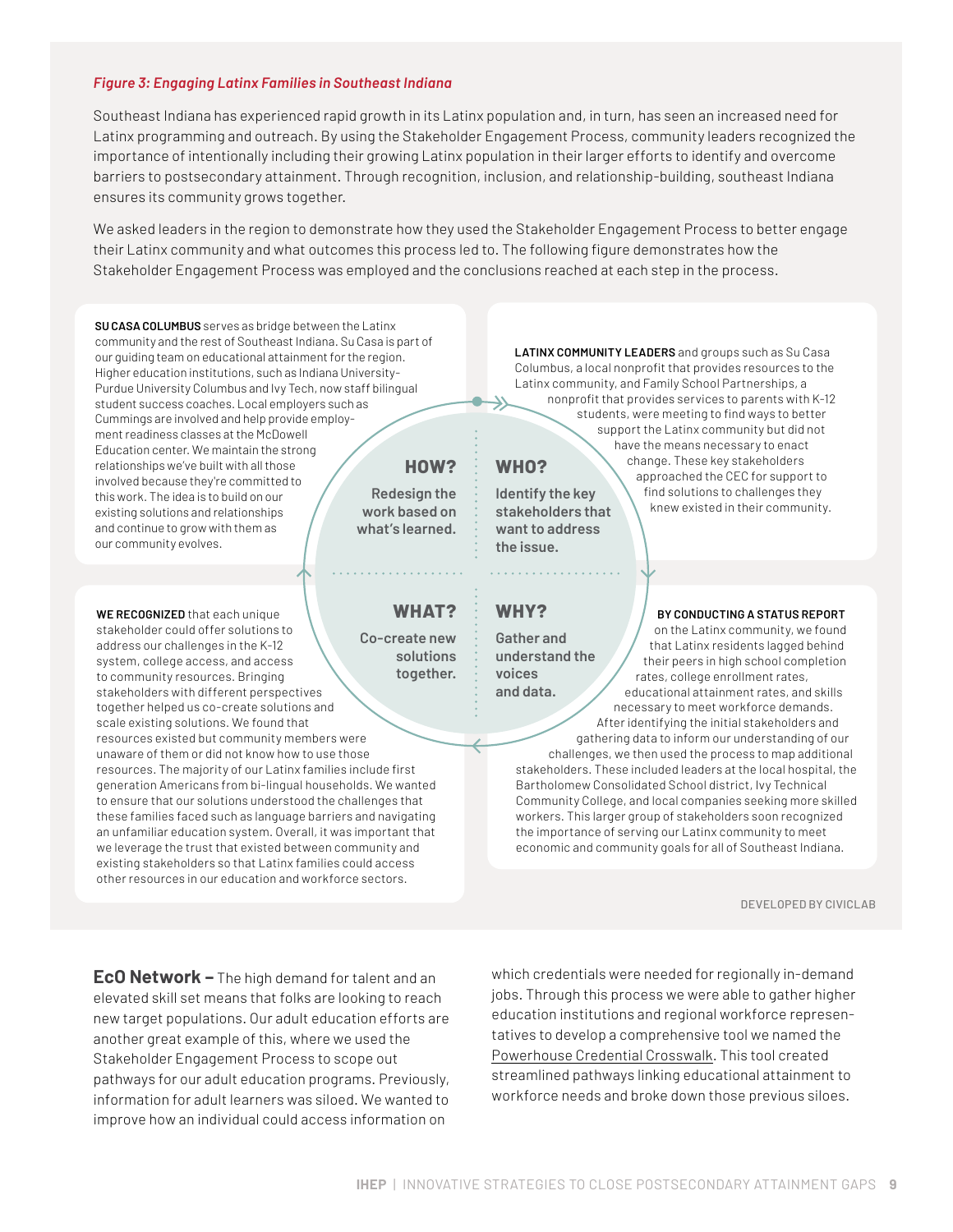# Looking Forward

## **IHEP: How can the Stakeholder Engagement Process accommodate a community's changing needs?**

**Community Education Coalition -** We try to help groups focus on changing economic opportunities related to occupations and skills in different sectors. Identifying what skillsets are required to work now and in the future is a helpful starting place to engage folks through the Stakeholder Engagement Process. When groups engage through the process, we ask them to define their community challenge as a question instead of a statement.



*Latinx students learn about career paths in health at the Columbus Regional Hospital. Credit: Rosy Espinosa, Latino Education Group*

**CivicLab –** Our ground rule when first introducing the stakeholder engagement process is no new programs. We want to examine what types of programs currently exist. When we get to answering the question of "how?" or "what are we going to do?," "a new program" can't be the first answer. Our intention is to change the way we relate to each other and redesign how we approach our collective work. With an emphasis on relationships, we transcend external programs that are usually owned by a sole organization and, by nature, omit the opportunity to

consider community relationships. The Stakeholder Engagement Process can be flexible, but it performs best within a community where folks can understand and appreciate the various viewpoints involved.

We have found that by focusing on process rather than program, it's easier to work across diverse communities. The approach of the process might have to be modified when dealing with different cultural, racial, and ethnic communities. Working with our Latinx population is a good example of this. For instance, we learned through our work that a systemic approach may work when talking about systemic population change, but that approach may not work in a community with little trust in systems. In those communities, the process is very different and takes more community involvement, community engagement, and community building in order to get to the same ends of educational attainment. In this sense it was important for us to bring in existing stakeholders and organizations from the Latinx community.

# **IHEP: What should other communities think about before implementing this type of strategy?**

**EcO Network –** Think about your community operating system - How are you going to work together? Do you share a common language to develop solutions? Many of our early conversations with partners involve articulating common definitions. The next challenge is remaining in a constant collaborative mindset. Maintaining a razor-sharp focus on a common goal through partnership is what has gotten us this far and continues to energize all of us involved in the work.

## **IHEP: How do you suggest other communities collaborate using the Stakeholder Engagement Process?**

**EcO Network –** A backbone support organization that acts as the neutral convener is critical in the success of how the network moves forward. The neutral convener does not have an agenda but is knowledgeable about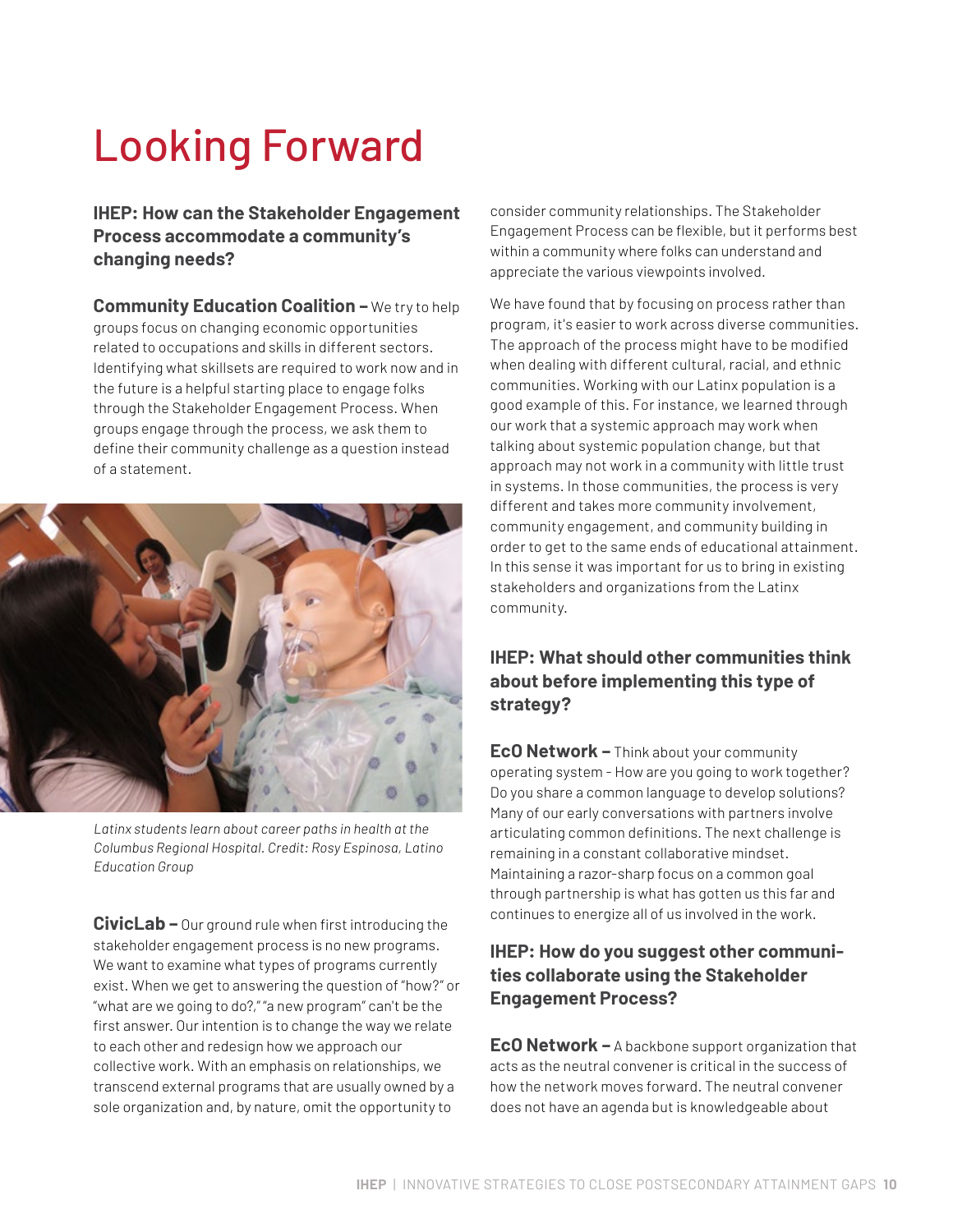competing priorities, brings the group together around a common challenge, and identifies the pilot projects the group will work on. Each community has its own personality and may need information presented in a different way, so partners understand the backbone organization is there to support them.

**Community Education Coalition – Start by** convening organizations that serve the target population to facilitate relationship-building. When you work with partners that have an existing presence in the community, you can build on those relationships.

It is important to recognize the challenges the target population faces and share those challenges with the rest of your lead organizations. This group of

WHAT CAN WE DO TOGETHER THAT NONE OF US CAN DO ALONE?

stakeholders can act as a guiding team to identify opportunities to collaborate and leverage resources to implement strategies that lead to improved outcomes for the intended population and the community as a whole. The group of leaders and stakeholders should ask themselves, "What can we do together that none of us can do alone?"

# Conclusion

States across the country have developed master plans for higher education, set postsecondary attainment goals, and stressed the importance of meeting demands for a skilled labor force. Communities may tackle these challenges in siloed approaches, by treating education, workforce, and community as separate entities, but these solutions are unlikely to lead to sustainable efforts that transform systems in a way that truly removes systemic barriers.

Alternately, communities can employ the Stakeholder Engagement Process as demonstrated in southeast Indiana to inclusively collaborate across sectors, accurately identify pressing regional concerns, include impacted communities in problem-solving, and positively impact their community outcomes.

**The Stakeholder Engagement Process is a valuable tool for community partnerships to find creative solutions grounded in relationships.**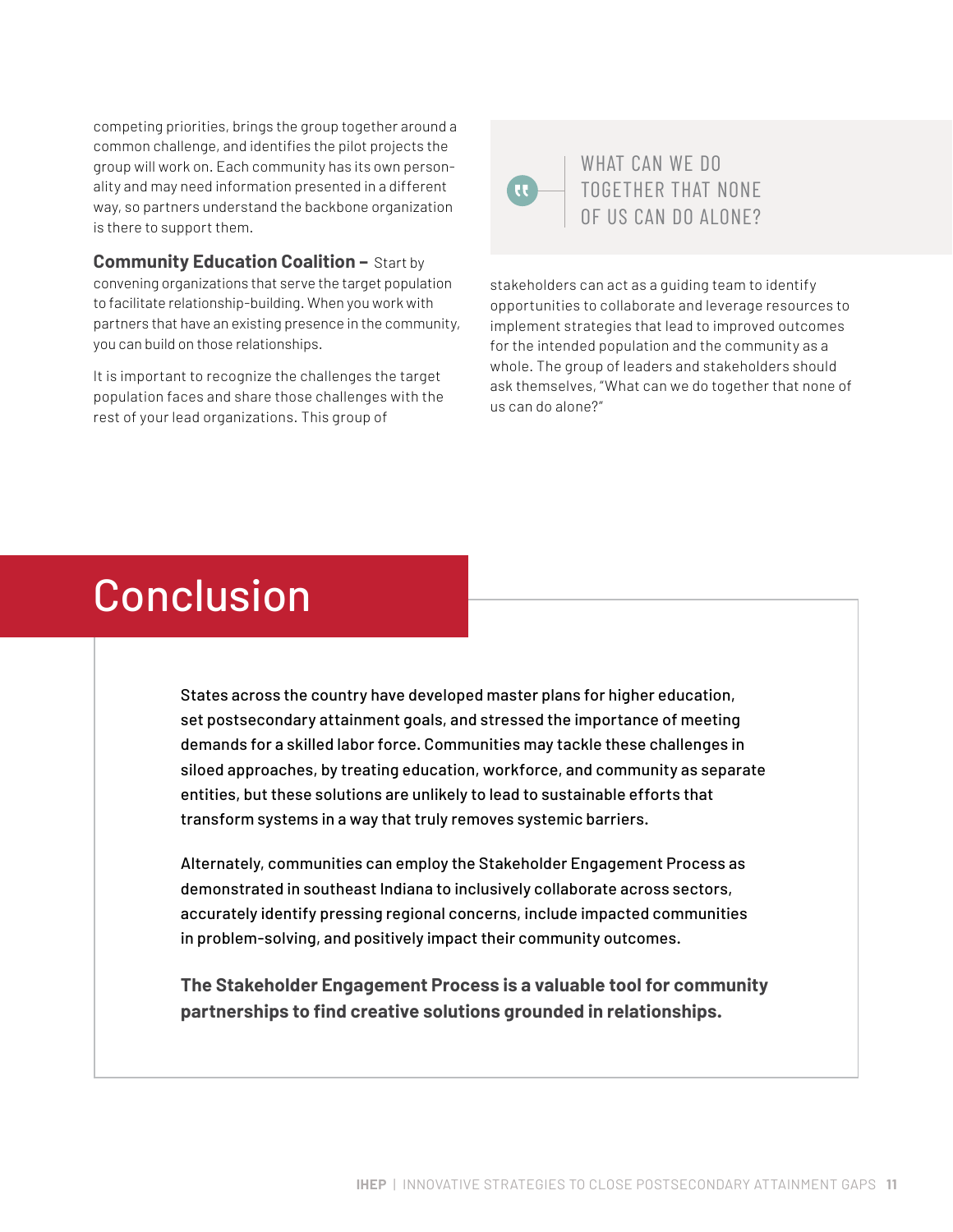# Stakeholder Equity Assessment Tool

**This tool enables users to apply an equity lens when identifying community partners to include in the Stakeholder Engagement Process. Completing the template will help you assess the stakeholders in your community and the solutions they offer to the challenges your community seeks to address.**

This exercise can serve as a *precursor* to your collaborative process to examine the equity-mindedness of existing practices. Completing this exercise will help you identify **what** solutions exist, **who** is providing a solution, and whether this existing solution can/should be modified **to become more equitable**.

## **Instructions:**

- **• Step 1:** List the specific community challenge being addressed in the top line of the chart.
- **• Step 2:** Identify the partners involved in your current problem-solving efforts and list one per column, noting the sector each occupies in the second row. Add the existing solutions they provide in the third row.
- **• Step 3:** Work your way down each column in the chart to determine if stakeholder solutions should be re-examined through CivicLabs' Stakeholder Engagement Process.

*Note: This template has space for three stakeholders. Add columns to include all of your community's existing and potential stakeholders, including those that may not currently work with you. By identifying those not directly within your partnership, you can begin to consider additional stakeholders to include in your process.* 

## **Equity Assessment for Stakeholders Addressing:**

| <b>Stakeholder</b>                                                             |  |  |
|--------------------------------------------------------------------------------|--|--|
| Sector<br>(Social, Private, Public, or other)                                  |  |  |
| <b>Solutions stakeholder</b><br>provides related to the<br>community challenge |  |  |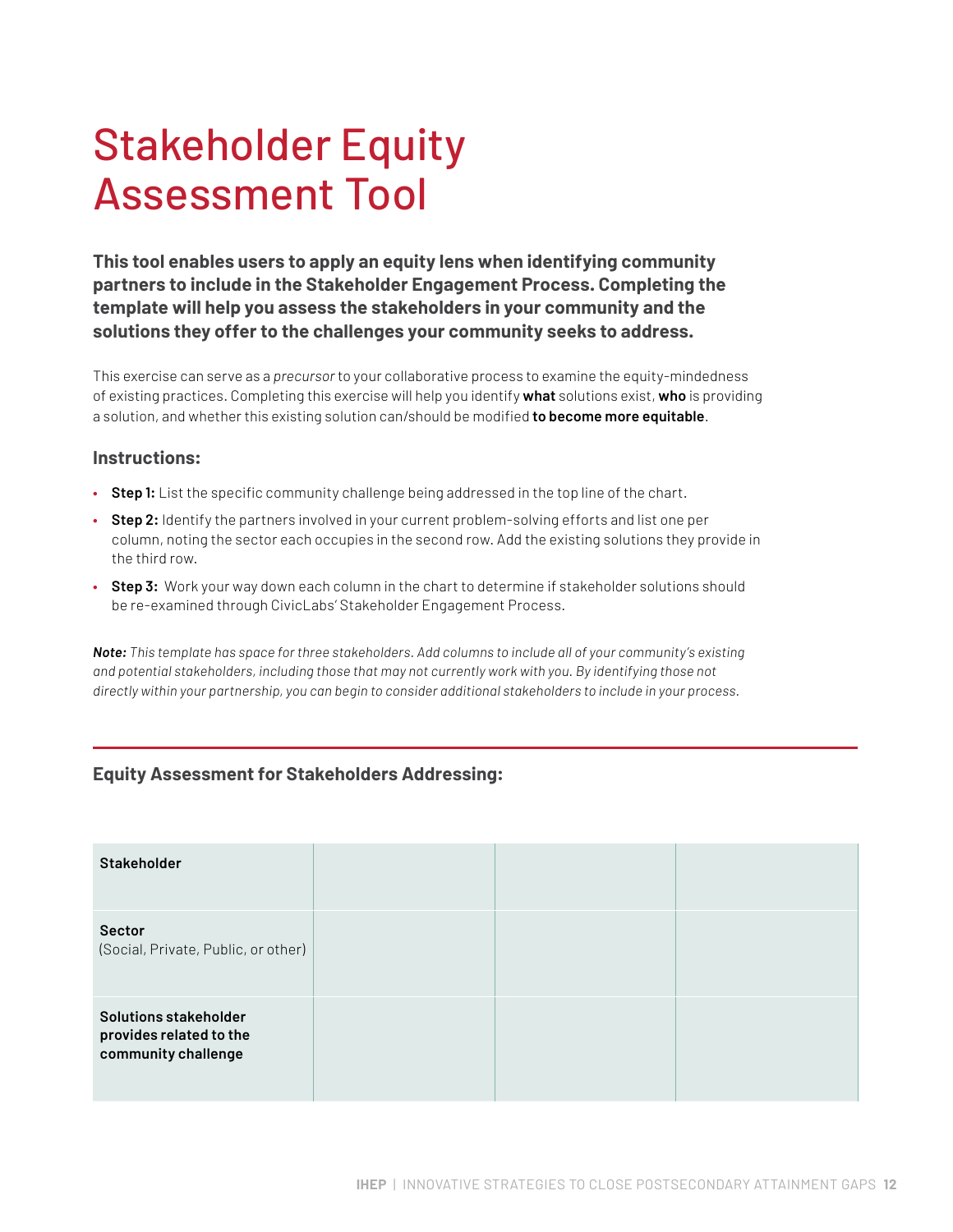| <b>Stakeholder</b>                                                                                                                                               |  |  |
|------------------------------------------------------------------------------------------------------------------------------------------------------------------|--|--|
| Does stakeholder focus on<br>specific underserved<br>populations? (Yes or No; If yes<br>- list specific population)                                              |  |  |
| List the specific services<br>provided to this population                                                                                                        |  |  |
| Is the stakeholder part of your<br>planning process? (Yes or No)                                                                                                 |  |  |
| Are there policies or actions<br>from this stakeholder that<br>exacerbate inequities related to<br>this challenge? (Yes or No-if<br>yes, provide an explanation) |  |  |
| Can changes be made to these<br>practices to alleviate<br>inequities? (Yes or No - if yes,<br>how? If no, why?)                                                  |  |  |
| Are data from the stakeholder's<br>efforts available showing<br>impact made since their<br>solutions have been enacted?<br>(Yes or No)                           |  |  |
| Do data from the current<br>solutions reveal gaps in<br>achievement? (Yes or No)                                                                                 |  |  |
| If you answered yes above,<br>should these specific efforts<br>be re-examined through the<br>stakeholder engagement<br>process? (Yes or No)                      |  |  |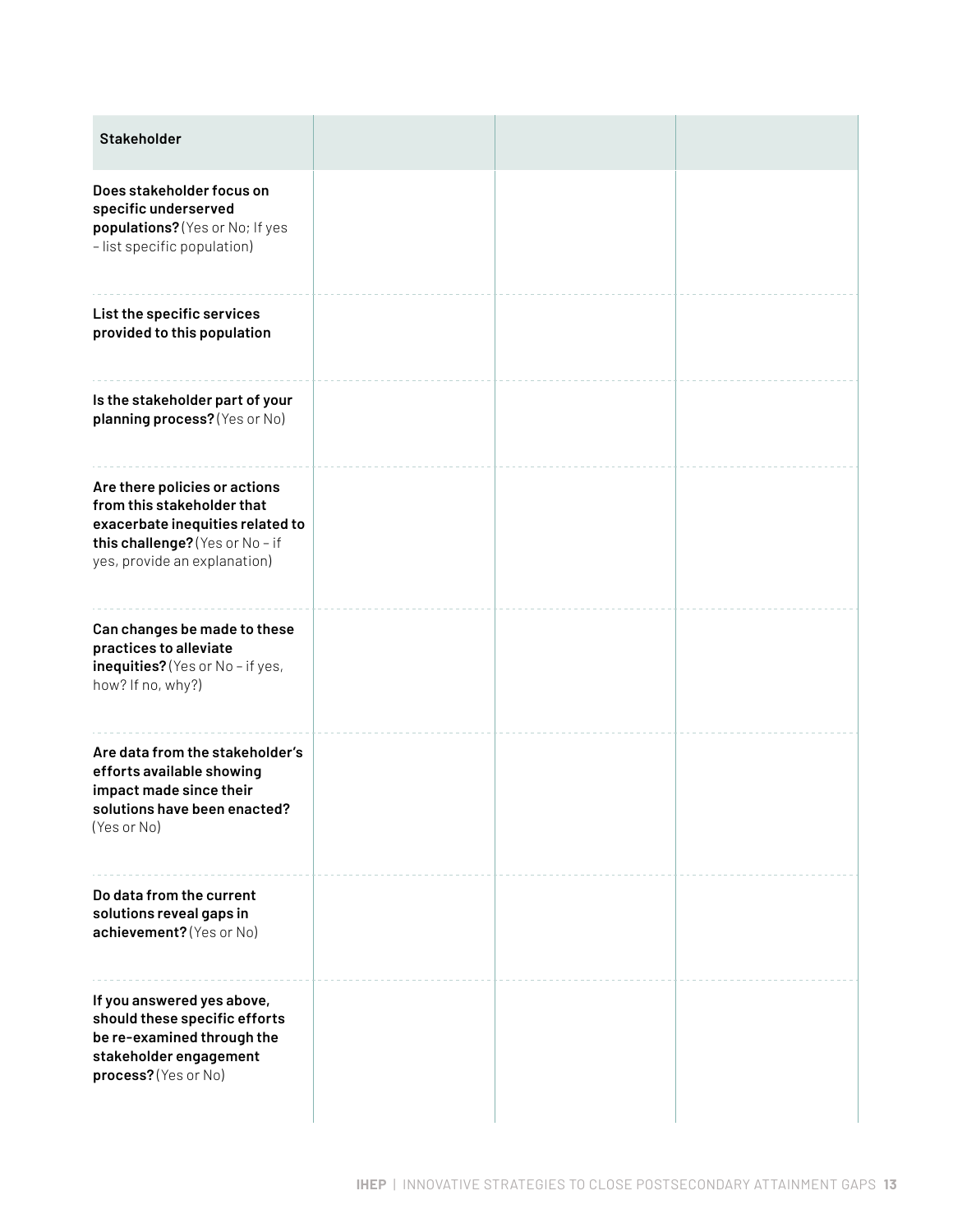# Acknowledgments

**Researchers at the Institute for Higher Education Policy would like to thank the following southeast Indiana residents who took the time to speak with us and share insights into how collaboration happens in their community:**

### **JACK HESS**

Executive Director **CivicLab** 

### **JOHN BURNETT**

President & CEO **Community Education Coalition** 

### **KATHY HUFFMAN**

EcO Attainment Network Manager **EcO Network** 

### **LUZ ELENA MICHEL**

Latino Program & Outreach Coordinator **Community Education Coalition**